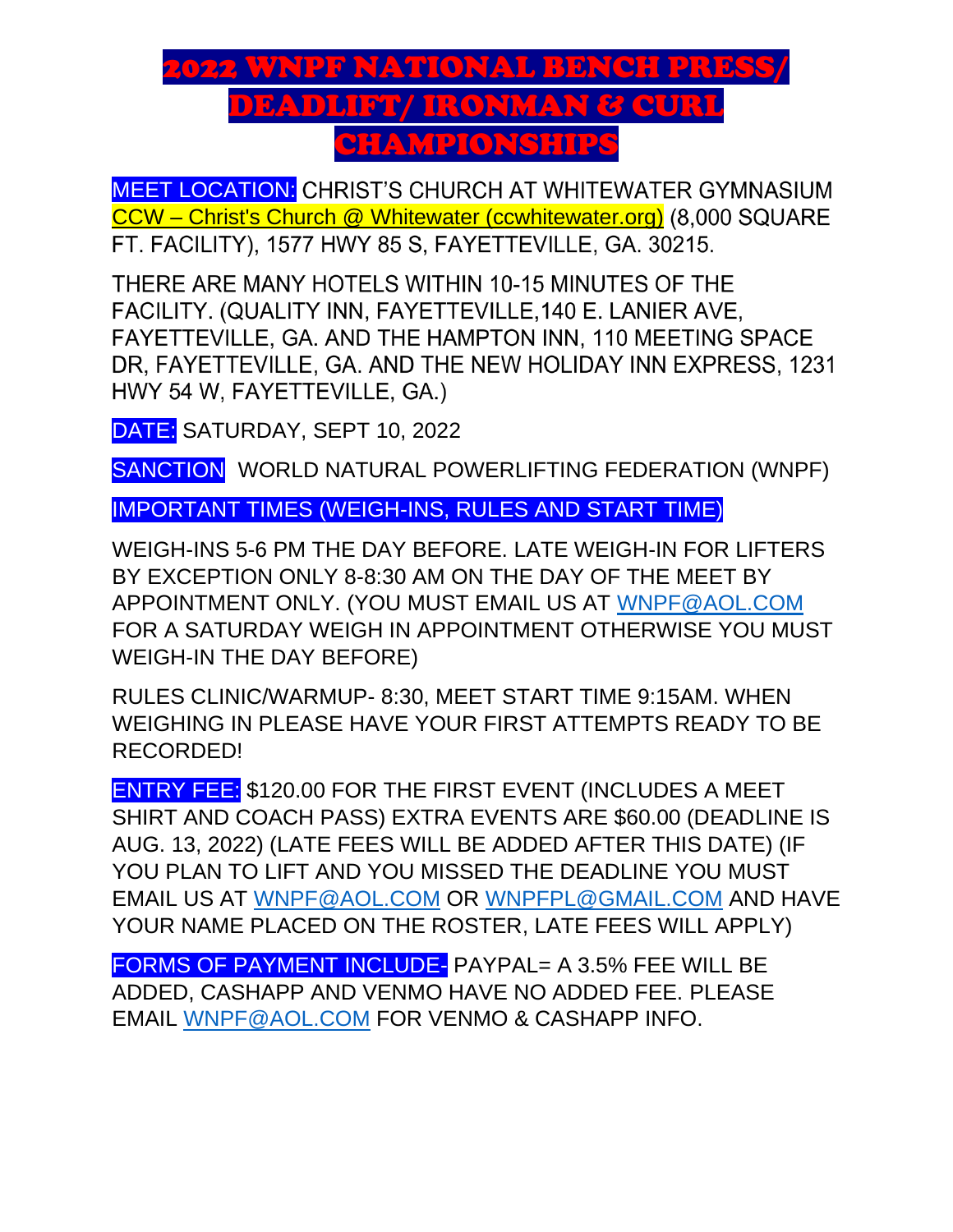ONLINE ENTRY FORM- FILL IT OUT AND SUBMIT, SAVE YOUR STAMPS Submit an online entry form | OR JUST FILL OUT THIS ONE [AND SEND BY MAIL.wnpf-powerlifting \(wnpfpl.com\)](https://www.wnpfpl.com/submit-an-online-entry-form)

WNPF MEMBERSHIP FEE: CAN BE PAID HERE [WNPF MEMBERSHIP](https://www.wnpfpl.com/online-membership-form) ALL LIFTERS MUST BECOME WNPF MEMBERS!

EVENTS FULL POWER, BENCH ONLY, DEADLIFT ONLY, SQUAT ONLY, IRONMAN, REPS AND POWER CURL

RAW, RAW CLASSIC, SINGLE PLY AND DOUBLE PLY ARE THE DIVISIONS THAT WE OFFER

RULES: [WNPF RULES](https://e1736ca4-7373-44b7-b522-77e81279f2d7.filesusr.com/ugd/6a501f_14f6127424fb4b759e8c48d9b84a761f.pdf) PLEASE READ OVER THE RULES BEFORE YOU ARRIVE!

AWARDS: ALL LIFTERS WILL BE AWARDED AS LONG AS YOU DON'T BOMB OUT. NEW AWARDS WILL BE AWARDED THIS YEAR! TEAM AWARDS FOR TEAMS THAT ENTER AND BEST LIFTER AWARDS FOR SOME DIVISIONS.

RECORDS: ALL STATE & NATIONAL RECORDS CAN BE SET IN THIS EVENT! CHECK OUT THE RECORDS HERE [WNPF RECORDS](https://www.wnpfpl.com/state-records) 

ATTIRE, ETC- WNPF ATTIRE WILL BE SOLD AT THE EVENT (SINGLETS, WRAPS, SLEEVES AND MORE)

ADMISSION- \$10.00 PER PERSON AT THE DOOR (13 YEARS AND OLDER, 12 AND UNDER FREE)

PLATFORM EQUIPMENT: TSS COMBO RACK, TEXAS SQUAT AND DEADLIFT BAR AND CALIBRATED PLATES.

QUALIFICATIONS FOR WORLDS AND/OR NATIONALS

CLASSIFIACATION CHARTS [CLICK HERE](https://e1736ca4-7373-44b7-b522-77e81279f2d7.filesusr.com/ugd/6a501f_425f6e01a15c439f9bdcad92ba6f900c.pdf)

DIRECTOR- TROY [FORD-WNPF@AOL.COM](mailto:FORD-WNPF@AOL.COM)

QUESTIONS AND CONCERNS- SEND AN EMAIL TO [WNPF@AOL.COM](mailto:WNPF@AOL.COM) OR TEXT 770-668-4841

**FIRST 50 LIFTERS AND FIRST 15 FULL MEET LIFTERS ONLY! ONCE WE REACH THESE NUMBERS THE MEET WILL BE CLOSED AND WE WILL PLACE YOU ON A WAITING LIST TO LIFT. THANKS**